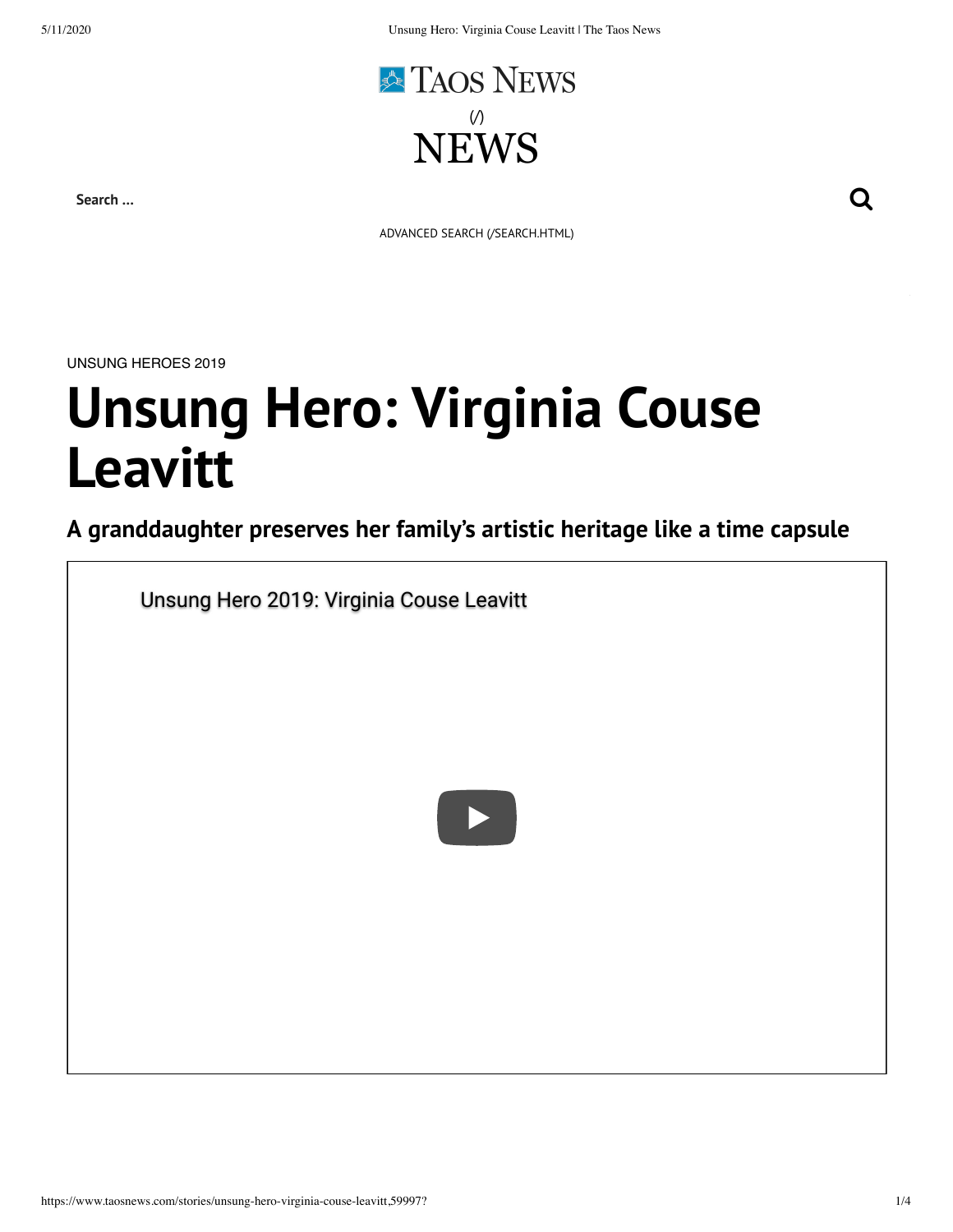

[\(/uploads/original/20191011-224713-Leavitt3.jpg\)](https://www.taosnews.com/uploads/original/20191011-224713-Leavitt3.jpg)

**It's almost like looking into a mirror. Virginia Couse Leavitt peers up at the portrait of her grandma and the woman she is named after, which was painted by her famous grandpa, E.I. Couse. The painting hangs in the historic Couse home. Her grandma is the fabled gardener of the homestead.**



Posted Friday, October 11, 2019 10:48 pm

## **By Amy Boaz**

Until she was six years old, Virginia Couse Leavitt lived year-round in the sprawling homestead of her famous grandparents on Kit Carson Road. She rode horses with the Randall children (later of Randall Lumber) and played at Taos Pueblo with the numerous children of her grandpa's favorite model, Ben Lujan — immortalized by I.E. Couse in his sensitive paintings of Native Americans that formed the tone for the Taos Society of Artists, which he co-founded in 1915.

Indeed, it was a magical time at the Couse homestead in Taos, Couse Leavitt remembers, especially when a secret step-down playroom was added — accessed through the kitchen cupboard a la C.S. Lewis — where today several photos of her in her grandfather's lap now stand. She was only 4 years old when her grandpa died, but she remembers vividly running into his painting studio to call him to lunch and he would throw her over his shoulders "like a sack of potatoes."

By the time she was a young teen, she did not come as much to Taos, as her grandmother, her namesake and the fabled gardener of the Couse homestead, had died, as well as her mother. Virginia's father, Kibbey, remarried, and the family resided in California. Virginia's older sister, Elizabeth, was more of an artist than her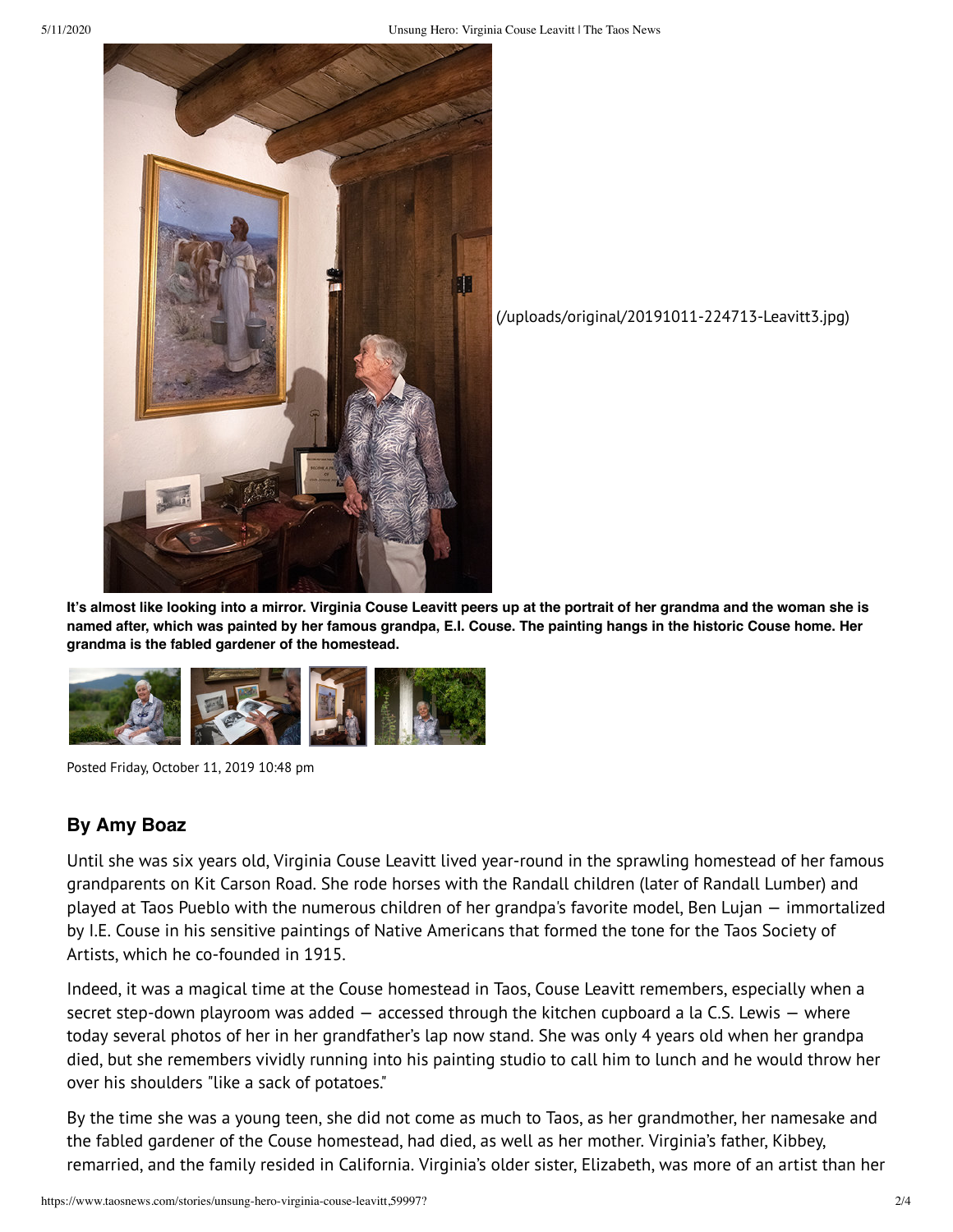sister, she says; Virginia was interested in writing and married a museum curator, Ernest Leavitt. The two raised a family in Tucson, where Leavitt was curator at Arizona State Museum and Virginia got a degree in art history when the children were grown — specifically medieval art history, where learning how to research and chronicle archives was mandatory.

The combined talents of a museum curator and an art historian and researcher — was this a marriage made in heaven for the granddaughter of legendary Taos artist E.I. Couse?

"Unknowingly," Couse Leavitt admits, "I was preparing myself for my life's work — research into my grandfather and the Taos Society of Artists."

Kibbey had died in 1978, and Virginia's younger brother, Irving, was taking care of the property. When Virginia's husband retired in the late 1980s, the couple began to spend six months of the year in Taos to help her brother with the care of the homestead. The place was like a time capsule, thanks to Kibbey, a mechanical engineer who had not allowed changes to the homestead over the decades — indeed, his machine shop is one of the most riveting parts of the house.

"There was a treasure trove here that we realized had to be preserved," says Couse Leavitt. And the family agreed that the Leavitts, with their combined professional talents, were the natural ones to do it. "We were trained," says Virginia. "We knew what had to be done but did not know how to do it." That would come when a foundation was started in 2001.

The house is nestled next to the land and studio of Henry Sharp, a fellow Taos Society Artist and friend of Couse. The Sharps had no children of their own, and considered the Couse children and grandchildren part of the family; when the artist died in 1953, the property was sold to Kibbey with the condition that he would retain "life estate." The Sharp site includes the Luna Chapel, which Sharp converted into his first studio, and the larger studio he built in 1915.

Virginia marvels how the whole space exists in its originality: "[My father] loved it here. The main rooms are still furnished as they were."

Sadly, the great artist Couse was not a writer; he did not keep diaries or letters. His wife, Virginia Walker Couse, provided the material, says the granddaughter and namesake.

"She had 276 letters she wrote to her family back in Washington state [where her family lived]," says Virginia. The letters are a rich, rare archive of the couple's early years in Paris together, in the 1880s, where E.I. was studying painting, as well as of their first years in Taos, in the early 1900s. One detail was how miserable Virginia was in 1902, the hottest summer ever recorded in Taos — yet she writes how ecstatic her husband was to find his life's subject matter in the Taos Pueblo Indians.

What did the Indians think of Couse's depictions of them? Virginia relays a telling moment when Robert Mirabal (who may or may not be related to Couse's model Jerry Mirabal) came to the house in the late 1990s and observed Couse's work for a long while. He then declared: "They showed [the Indians] as they were," which Virginia understood to mean that her grandfather's depictions were "close to nature." Another Native observer of Couse's rendering of the San Geronimo festival at the Pueblo declared: "He captured the essence of it."

What Virginia calls the "Couse mojo" – everything happens when it is supposed to happen, even the weather, cast by the Taos Mountain spell — directed the course of Virginia's career from then on. She wrote a retrospective of E.I. Couse for the Albuquerque Museum in 1991, and a major biography, "Eanger Irving Couse: The Life and Times of An American Artist (1866-1939)" (University of Oklahoma Press, 2019). The Leavitts found help in establishing a foundation in 2001 thanks to a lawyer from Chicago, Al Olson, and things "developed little by little," intimates Virginia, "now speeding along rapidly" — and she gestures a steep upward ascent.